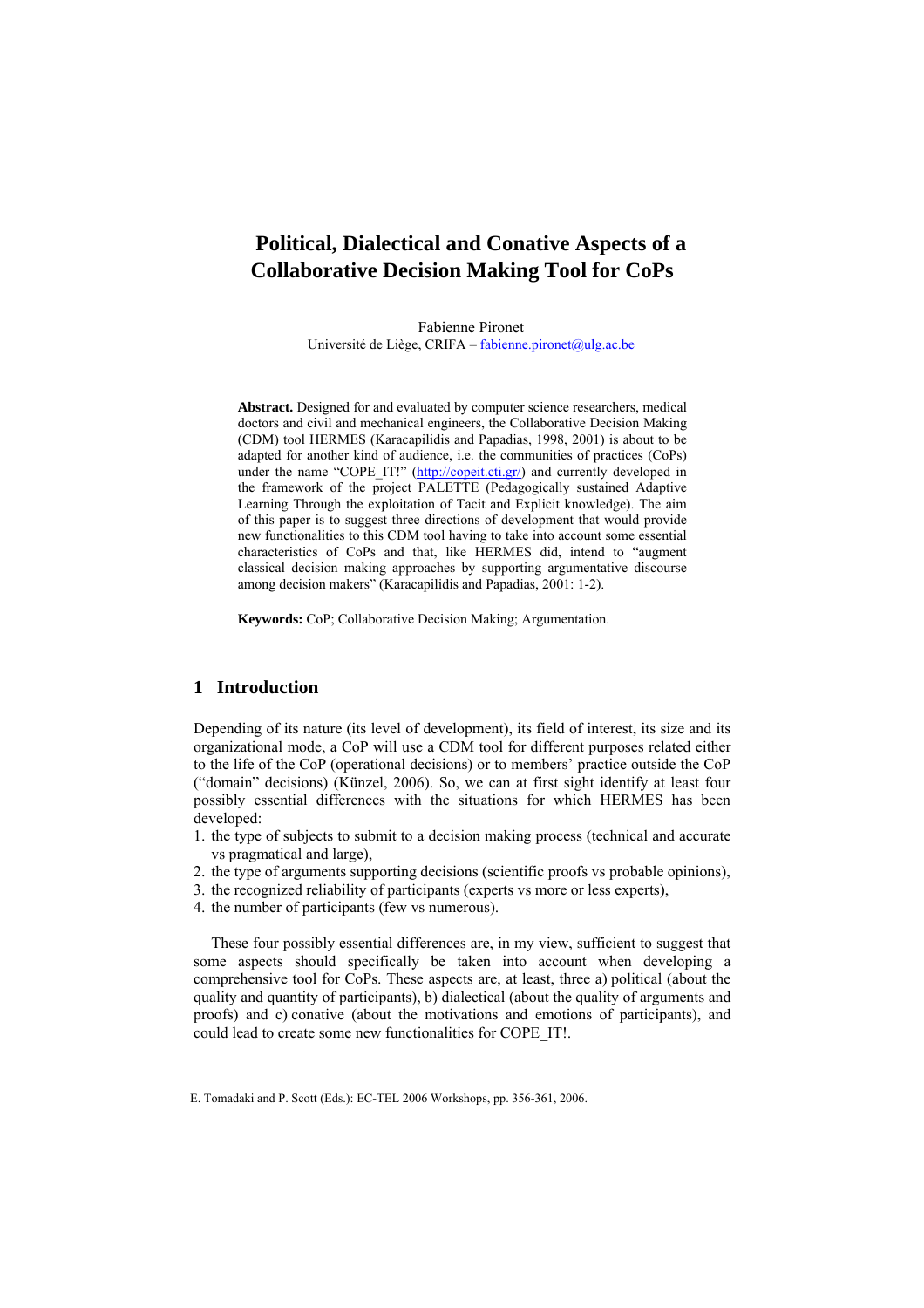I will argue in favour of the addition of new functionalities using a very short and simple discussion taken and freely implemented adapted from the COPE\_IT!'s testing Web site where the issue is "Where to build a factory?".

# **2 COPE\_IT!'s Basic Principles**

Once an issue is proposed, each participant (the list of which is accessible to users and not closed) is invited to add alternatives or potential choices to solve the issue as well as positions in favour or against these alternative solutions during the predefined time allowed for discussion.



Fig. 1. An example of discussion.

Participants are invited but not obliged to comment or justify their interventions.

| 菌纲 |
|----|
|    |
|    |
|    |
|    |
|    |
|    |
|    |
|    |
|    |

Fig.2: Complementary information about a position

Even if COPE IT! is not conceived as an automatic decision maker (it is "only" a support for CoPs to make a decision), the arguments or reasons are weighted so that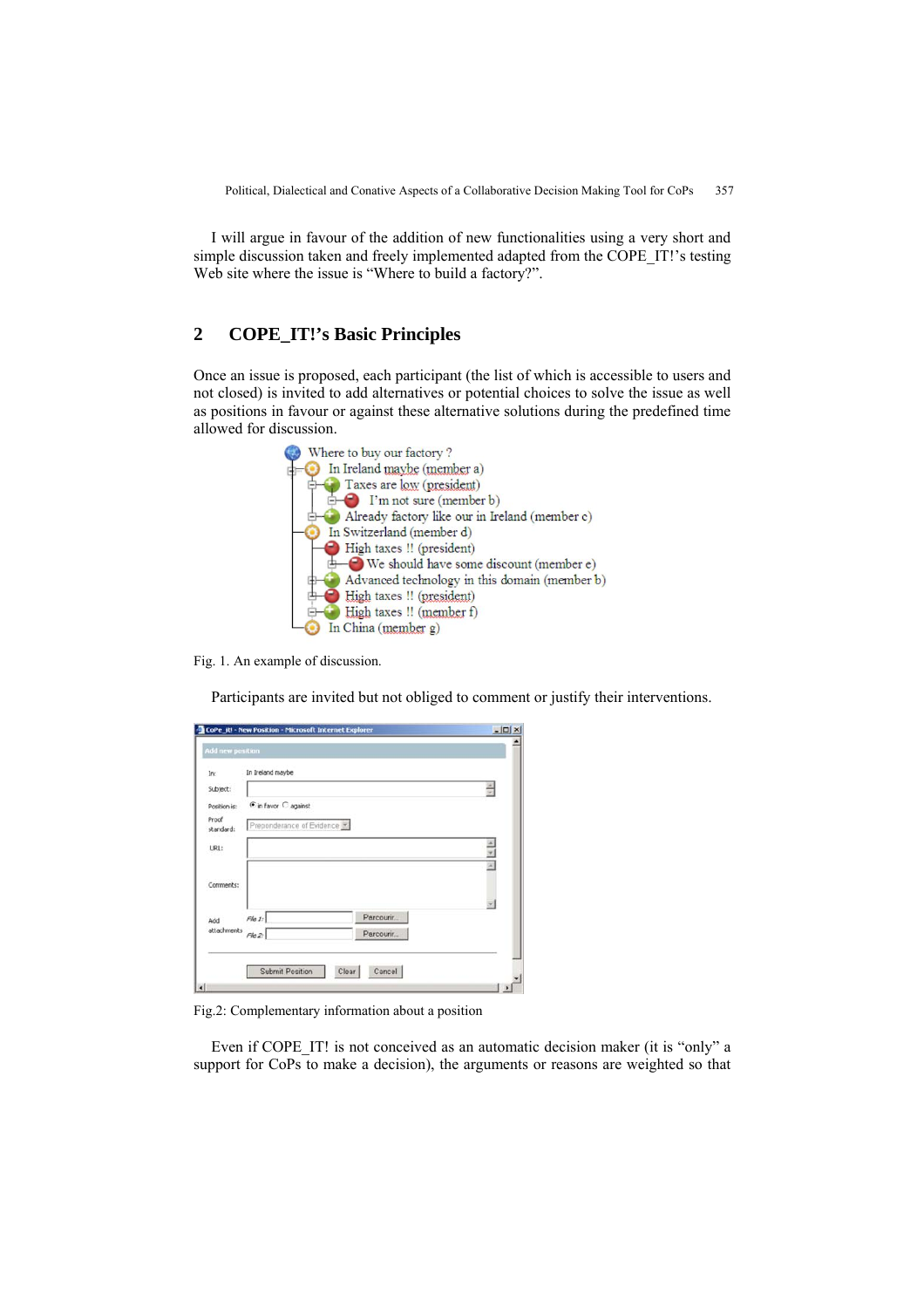#### 358 F. Pironet

"recommended" choices can appear. This supposes that the tool is equipped which algorithms that allow calculating which the strongest or most "recommended" alternative is.

In HERMES, the weight of alternatives and positions was calculated according to their level of activity: "an active position is considered as "accepted" due to the discussion underneath (e.g. strong supporting arguments, no counter-arguments), while an inactive position is (temporarily) considered as "discarded" or "rejected". So, according to the adopted proof standard, a position  $p$  is active if a) at least one active position argues in favour of it (Scintilla of Evidence), b) if there are not any active positions that speak against it (Beyond Reasonable Doubt), c) when active positions that support it outweigh those that speak against it (Preponderance of Evidence)" (Karacapilidis and Papadias, 2001: 7-8).

As it can happen that two alternatives receive the same score, HERMES offered the possibility to introduce constraints (also subject to discussion), i.e. preference relations of the type *x is more (less) important than y* or *x is of equal importance to y*. This functionality is not yet accessible in COPE\_IT!, but there are good reasons to make it part of our tool.

In both figures above, we observe that all positions have the same weight, that all alternatives and positions can be supported by only one participant unless it is repeated, that one participant repeats one of his positions so that it is active again, that a very subjective position ("I am not sure") is opposed to a rather objective one ("High taxes"), that a same position is "against" for the president while it is "in favour" for member f, that none of the participants has commented nor justified his positions and, finally, that both alternatives received the same score.

Each of this observation raises a question about the efficiency of the CDM tool. Indeed, is it enough to propose a patchwork of opinions to make the decision making collaborative? Does the result really reflect the position of every participant? Does it really help to make a decision? The functionalities exposed below should help to ameliorate the way to calculate positions' activity as well as the quality of arguments and proofs. Some of them would probably require some short preliminary training on argumentation or lead to the creation of an Argument Builder Tool as the one proposed by Karacapilidis and al. (1997).

## **3 Some New Functionalities for COPE\_IT!**

### **3.1 The Political System of a CoP**

Because most of the CoPs function as a democracy, the political system of COPE\_IT! by default could be democracy. But perhaps some participants, if there are more expert (for a domain decision) or are more responsible (for an operational decision) should be sometimes enabled to enjoy an aristocratic status. COPE IT! could then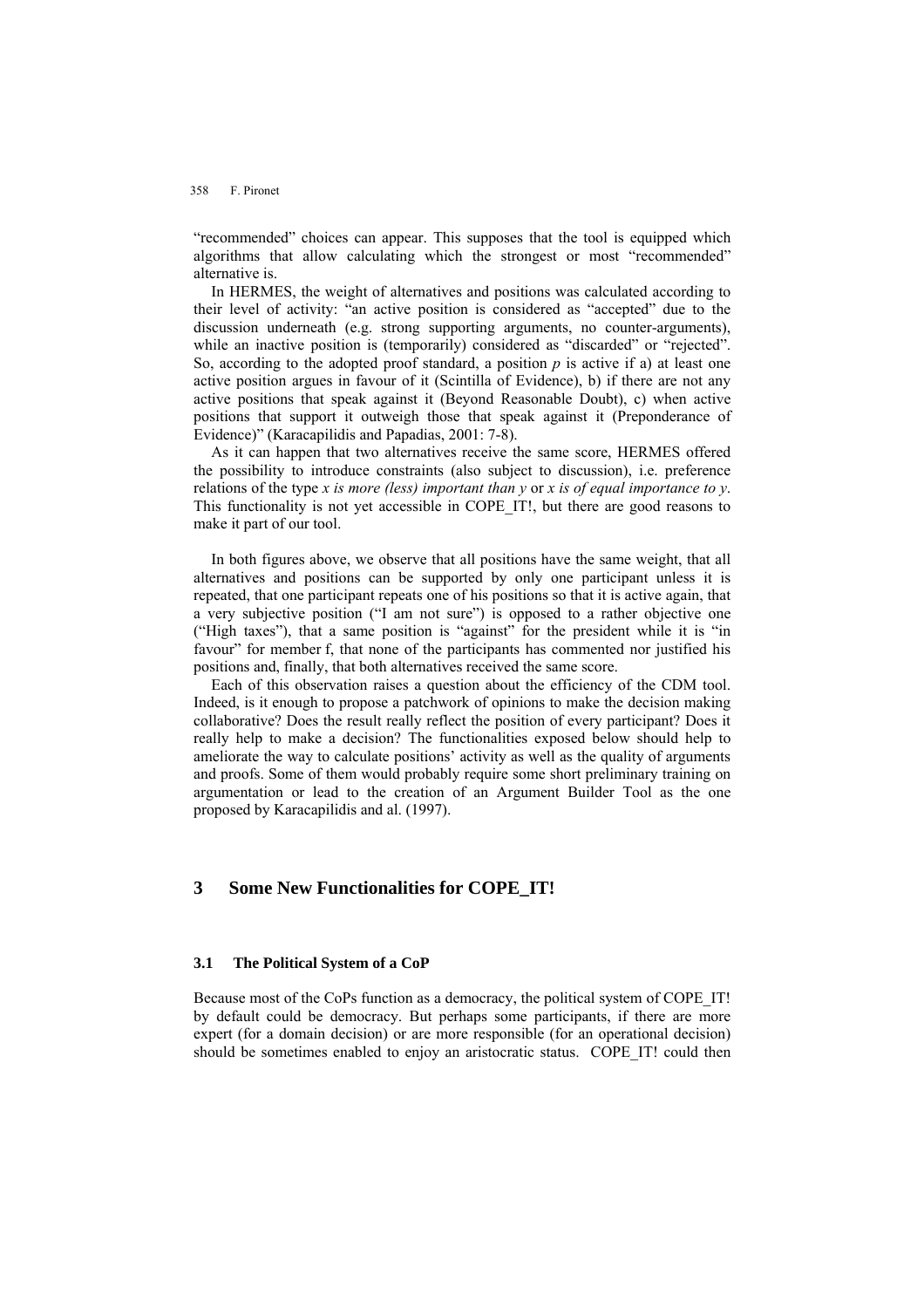Political, Dialectical and Conative Aspects of a Collaborative Decision Making Tool for CoPs 359

have a functionality allowing a preliminary choice between several political systems that would determine the weight of some participants.

- $\Box$  Democracy (one person = one vote)
- $\Box$  Aristocracy (some persons have more than one vote)

| sername         | Number of votes |
|-----------------|-----------------|
| <b>Isername</b> | Number of votes |
| Isername        | Number of votes |

Add another username

#### **3.2 A Support Function for Positions**

Even if most of the CoPs function as a democracy, it is not enough to calculate the activity of an alternative only on the base of the number of positions in favour or against it. The number of participants supporting it is also important. So, each position could be followed by a button "Support" as well as by an indication of the number of votes in favour of this position. Of course, one and the same participant could only once support a position.

Other advantages of this functionality are that it would encourage participants to be more active in the discussion and that it will not be necessary to repeat a position to make it active again or to make it more.



# **3.3 Obligatory "Comment" Field or "Justification" Field**

Depending on the argumentative culture of the CoP and on the argumentative skills of its member, positions will be argued or not, well-argued or not. It could be then useful to make the "Comment" field obligatory. The immediate effect of such a constraint is that it will be impossible to pitch a position without any justification and this will of course contribute to guarantee a minimal seriousness (and perhaps also the well fairness) of the discussion.

Making the "Comment" field obligatory is interesting for operational decisions; bur is not enough to evaluate the quality of an argument in the case of domain decisions. Indeed, in such a case, positions in favour or against an alternative could be either scientific proofs or probable opinions, subjective or objective. In the example above, it is clear that the position "I am not sure" is a very subjective position, but the position "High taxes" could also be very subjective (depending on the level of information of the participant that proposes it).

To give participants information about the kind of justification that is given to a position so that they can better evaluate it, it would be useful to replace the comment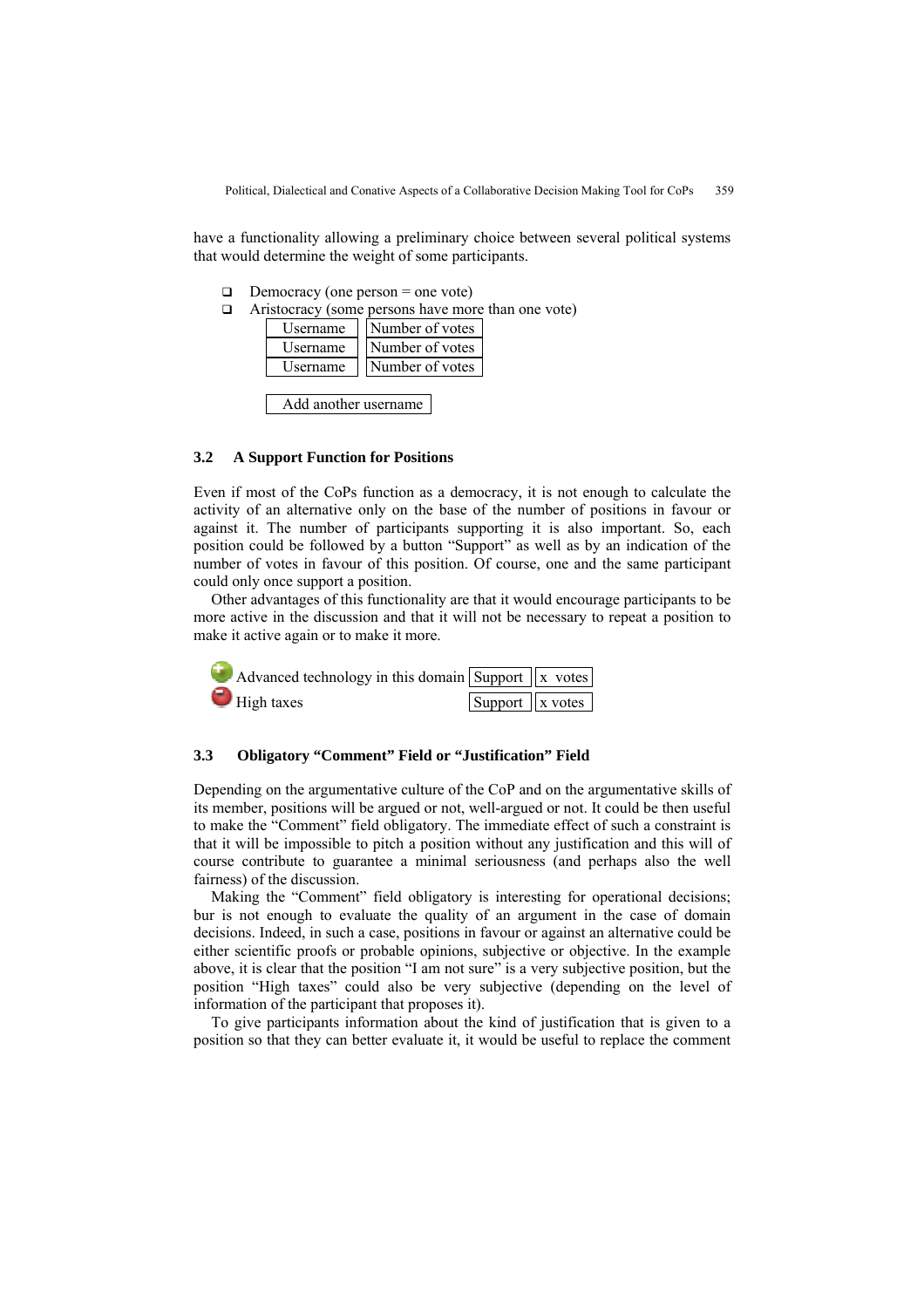#### 360 F. Pironet

field by an obligatory justification field where the proposer could choose between the following justifications (not exhaustive list):

- Scientifically proved and unquestionable fact
- Scientifically proved but questionable or questioned fact
- (Widely) recognized fact
- Observed fact by myself
- Observed fact by several people
- Common belief
- Individual belief
- Other

Of course, it is not enough to assert that a position is scientifically proved and unquestionable so that participants adhere to it immediately. The proposer keeps always the opportunity to refer to an URL or to attach a document to support his claim.

The option "Other" allows the proposer to write anything (s)he likes in support of his/her position, e.g. justification that are not at all intellectual but rather emotional (conative aspect).

Other advantages of this functionality are the following: first, it could favour the collaboration between participants, e.g. if I propose a position that I justify saying that it is a (individual or common) belief and that someone bring new information about it, saying that it has been scientifically proved or saying that it is a fact that I observed and that other people comment saying that they also observed this. Second, it would explain why a same position can be "against" for a participant and "in favour" for another one (i.e. because the justification or the point of view is different).

Should this distinction of justifications between domain decisions and operational decisions be adopted, it would be necessary to add a preliminary function determining the screen that will appear when a participant wants to add a position.

### **3.4 A Self-Weighting Function for Positions**

For positions relying on probable opinions, probably the most frequent in a CoPs, as scientific theories are generally not their specific subjects of interest, it could be useful to create a function through which a participant could self-weight his own position by mentioning its degree of conviction on a scale from 1 to 5, for example.

This would not ensure that a position is truer nor more reliable, but it would give participants a better idea of what others believe and to what point they are ready to change their mind or not (conative aspect). Other participants could then, if the support function is developed, indicate if their share this position and at the same degree of conviction.

 $\Box$  Advanced technology in this domain  $\Box$  Support  $\Box$  x votes degree

x votes degree 3